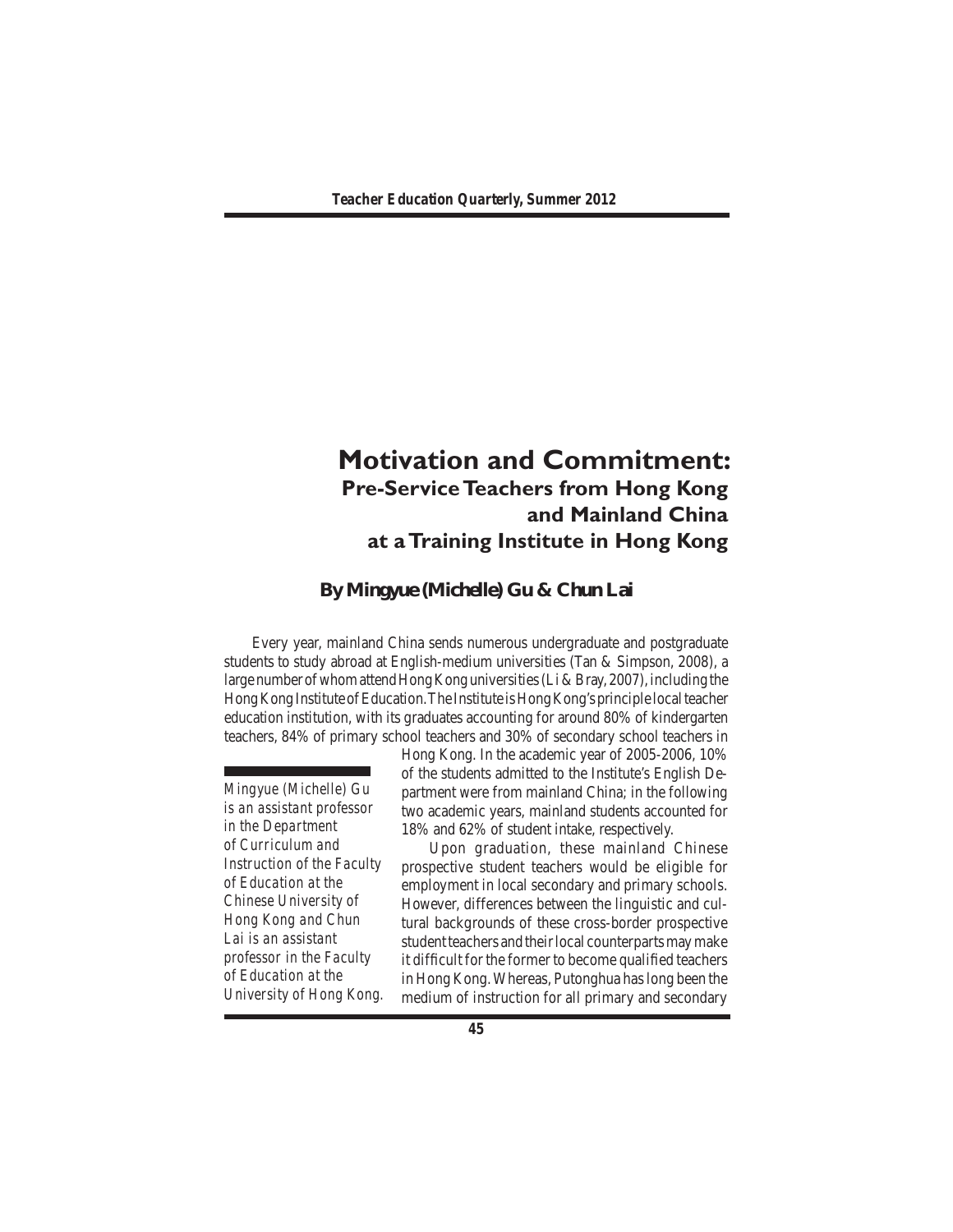students in mainland China, Hong Kong's unique mix of Cantonese, Putonghua, and English makes for a more complex and diverse linguistic phenomenon (Li, 2009). Most mainland prospective student teachers have Putonghua as their first language and only a small number of them, those from Guangdong province, can speak Cantonese. Furthermore, the cross-border students have no experience of studying in such local schools, which may be considered to be at a disadvantage compared with their local peers.

 Researchindicatesthathistorical andsocialbackgroundsinfluence individuals' motivation to teach and their commitment to teaching (Gordon, 2000; Su, Hawkins, Huang & Zhao, 2001). This article reports on a comparative study exploring the motivation to teach and the commitment to teaching among non-local prospective student teachers from mainland China and their Hong Kong local counterparts.

## **Motivations to Teach, Commitment to Teaching,**

#### **and Professional Identities**

It is individuals' motivation to teach that draws them to become teachers, sustains their commitment to teach, and promotes their professional knowledge (Day, Elliot, & Kington 2005). Research across a variety of participant groups suggests that people entering pre-service teacher education share a number of common motivating factors, including a desire to work with or benefit students, a sense of altruism or a wish to make a difference in their community or society through teaching, the influence of parents, former teachers, peers or relatives, and the perceived benefits of a teaching job such as career security, vacations, and salary (Sinclair, 2008).

While research into motivation to teach has tended to focus on pre-service teachers' initial motives for becoming teachers, these can change in response to their educational experience and 'real' teaching experience during teaching practica (Sinclair, 2008). Previousstudies on commitment to teaching have mainly focused on qualified teachers. Existent studies have identified various factors that affect in-service teachers' commitment to teaching, such as their teaching achievements, ethnic backgrounds, and gender (Hart & Murphy, 1990; Sinclair, 2008). Research has also suggested a relationship between teachers' entry motivations and their continued commitment to teaching: those who enter teaching because of strong altruistic motives are more likely to be frustrated by a lack of evaluation of their work and guidance with respect to goals, and are thus more likely to leave teaching (Mieth & Elder, 1996). In addition, intrinsically motivated teachers have been found to be more committed to teaching than extrinsically motivated teachers (Martinez-Pons, 1990). An examination of the internal factors that drive pre-service teachers to enter and remain in the teaching profession, as well as situated and social impacts, is important for both pre-service and in-service retention (Sinclair, Dowson, & McInerney, 2006).

 Focusing on the internal factors that initiate and sustain pre-service teacher's motivation to teach, Sinclair (2008) adopts multiple methods to investigate changes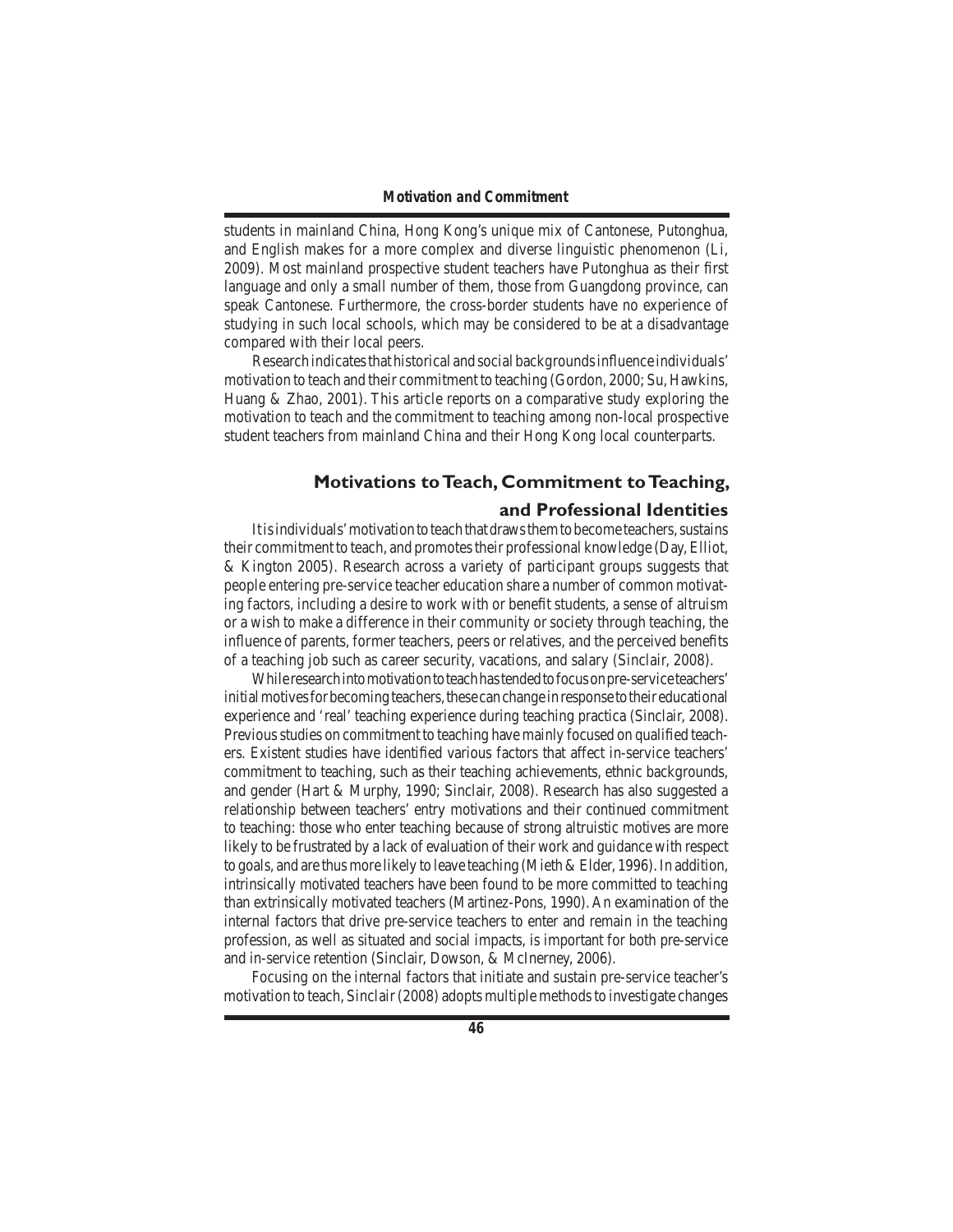to the initial motivation and commitment of first year primary pre-service teachers at two universities in Sydney, Australia. His findings reveal that, while there were numerous motivating factors, $<sup>1</sup>$  the most common were a positive self-evaluation of</sup> their capacity to teach and to work with children and the intellectual stimulation teaching would provide; in addition, the dynamic and temporal character of the prospective teachers' motivation and commitment emerged over the first semester of their teacher education.

 Interesting as Satire's work is, it is mainly an attempt to provide a detailed and systematic account of motivation from a cognitive perspective, and leaves situated and social impacts unaccounted for. To address the influences of personal history and the wider society on motivation, the concept of teaching identity, which acts as a bridge between the individual and society, has been introduced (Day *et al*. 2005). Identity influences the ways in which teachers construe and construct the nature of their work (Battey & Franke, 2008; Horn, Nolen, Ward, & Campbell, 2008; Kelchtermans & Vandenberghe, 1994), and is closely linked to motivation and commitment (Ballet & Kelchtermans, 2009). It is commonly accepted that teaching identities are constructed in the constant interaction between individual experiences and the socio-cultural and institutional environments (van den Berg, 2002). Cross (2006) argues that focusing on teacher identity deepens and extends one's understanding of who teachers are and what teaching is. Varghese, Morgan, Johnson, and Johnson (2005) echo this, noting that, in order to understand teaching and learning, "we need to understand teachers: the professional, cultural, political and individual identities which they claim or which are assigned to them" (p. 22). Several studies exploring the interwoven relationship between teaching identity, motivation to teach and the socio-cultural and institutional contexts have, in effect, suggested the fruitfulness of such a research direction. For instance, in examining the dynamic interplay among individuals, teacher identity and the reform context, Lasky (2005) finds that the development of teacher identity and teaching commitment over time is mediated by early professional training, school reform policy and political, social and economic systems. Merseth, Sommer, and Dickstein (2008) have also discovered that teacher identities and commitment to teaching are tempered, challenged and sometimes redefined during a twelve-week teaching practicum, due to the influence of multilayered contextual and social complexities.

 The above review suggests that more in-depth investigation into changes in pre-service teachers' motivation to teach is much needed. It also highlights the necessity of examining the historical and social dimensions ofmotivation to unravel the complex, multiple and dynamic nature of motivation to teach.

# **Motivation to Teach among Hong Kong**

## **and Mainland Chinese Teachers**

 Studies on motivation to teach within a Chinese context have described a com-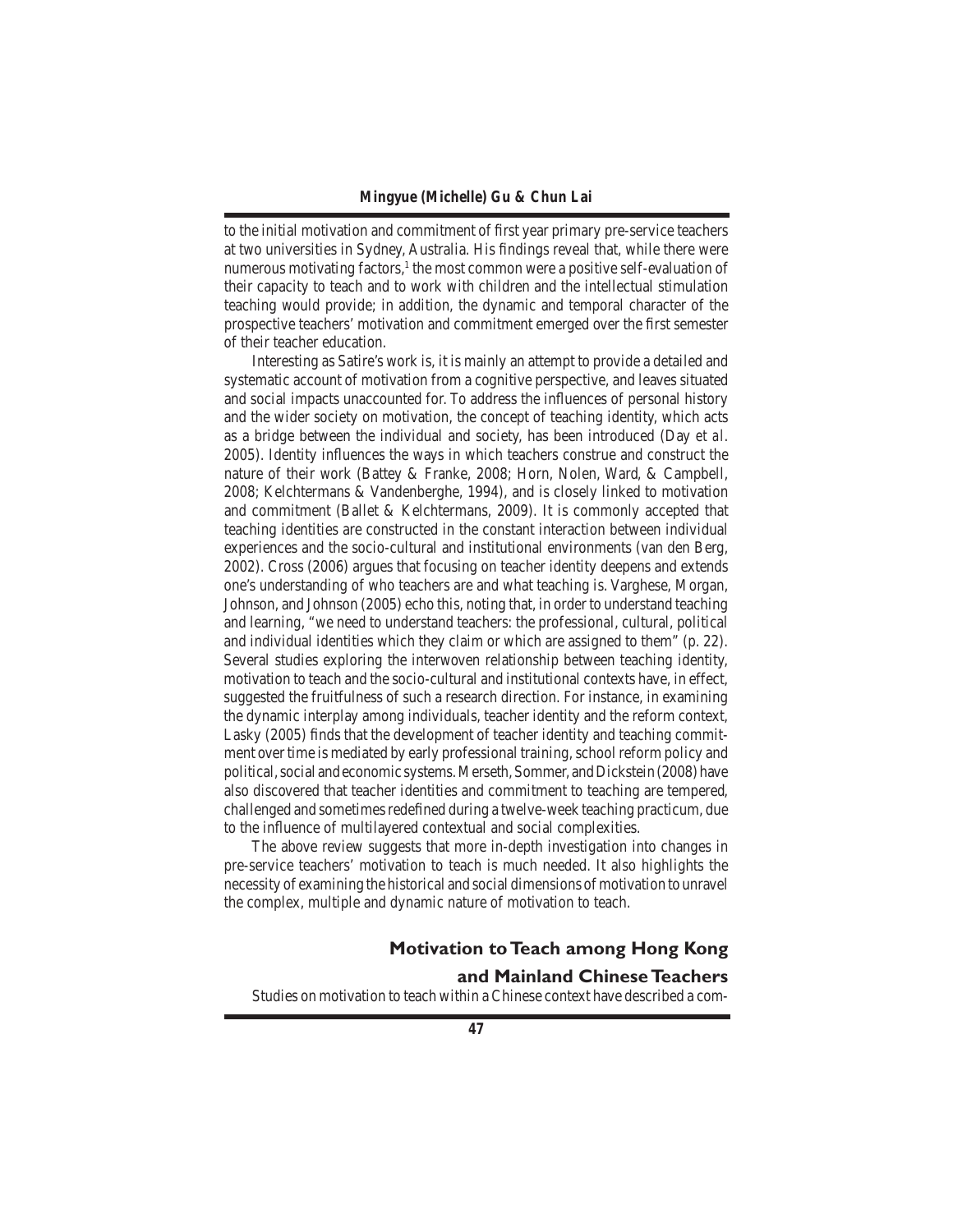#### *Motivation and Commitment*

plex and nested phenomenon (Gordon 2000; Lai, Chan, Ko, & So, 2005; Su *et al*., 2001; Zhao, 2008). Gordon (2000), in a study of Asian minority students in the United States, argues that the high expectations Chinese culture has of teachers saps students' confidence and reduces the interest they have in choosing teaching as a career, as do parental demands that they pursue and obtain positions with higher social status and financial rewards. A national survey of teacher candidates in mainland China by Su et al. (2001) finds that many participants enter teacher education programs reluctantly, often due to low university entrance exam scores or such practical considerations as financial difficulties. Many appear to have no enthusiasm for teaching and some even express a dislike of the teaching profession. A majority do not even intend to pursue teaching as a lifelong career, mainly due to its low social status and lack of benefits. Zhao's (2008) study of the life-long story of 17 teachers of English from five secondary schools reveals that aspects of motivation and demotivation co-exist in their teaching careers. Although most of them show an interest in their subject and enjoy the capacity teaching has to make a difference to their students, they nonetheless identify a number of demotivational factors, such as "a lack of financial reward… insufficient understanding and knowledge of EFL pedagogy, long work hours, inappropriate appraisal, inability to cope with challenges, poor work conditions, etc" (Zhao, 2008, p. 193), that make them less engaged in their work. Although Chinese society has a long tradition of valuing education and of seeing teachers as deserving of respect (Li, Xie, & Wang, 1998), in modern times, however, the social status of teaching has, paradoxically, declined.

Teaching seems to be more popular in Hong Kong than on the Chinese mainland. A survey of 1249 secondary students affords teaching a relatively high ranking, with participants describing it as the occupation they 'most wanted' and 'most respected' among 20 listed occupations (Lai *et al*. 2005, p. 165). In addition to their altruistic desire to help others and their intrinsic interest in working with children, students were also motivated by "the relatively favorable initial pay level, conditions of service, and better job security" in Hong Kong. Different from mainland pre-service and in-service teachers who turned away from teaching because of the low benefits and undesirable social status, the participants in the study by Lai *et al.* (2005) identified the "strenuous and monotonous" nature of the work as a major demotivating factor.

 In mainland China and Hong Kong both, teaching attracts more students of low academic standard and from families of lower socio-economic status than it does those with high academic achievements and from high socio-economic backgrounds(Lai, *et al*., 2005; Su, *et al*., 2001).A high proportion of mainland Chinese prospective student teachers who enrolled in teacher education programs in Hong Kong, however, came from economically better-off families (Gu, 2011). Also, as only those students who qualify for first-tier mainland Chinese universities meet baseline admission standards for undergraduate programs in Hong Kong universities, only the best academic achievers on the Chinese mainland get the chance to study in Hong Kong. Given the different linguistic, social, and academic backgrounds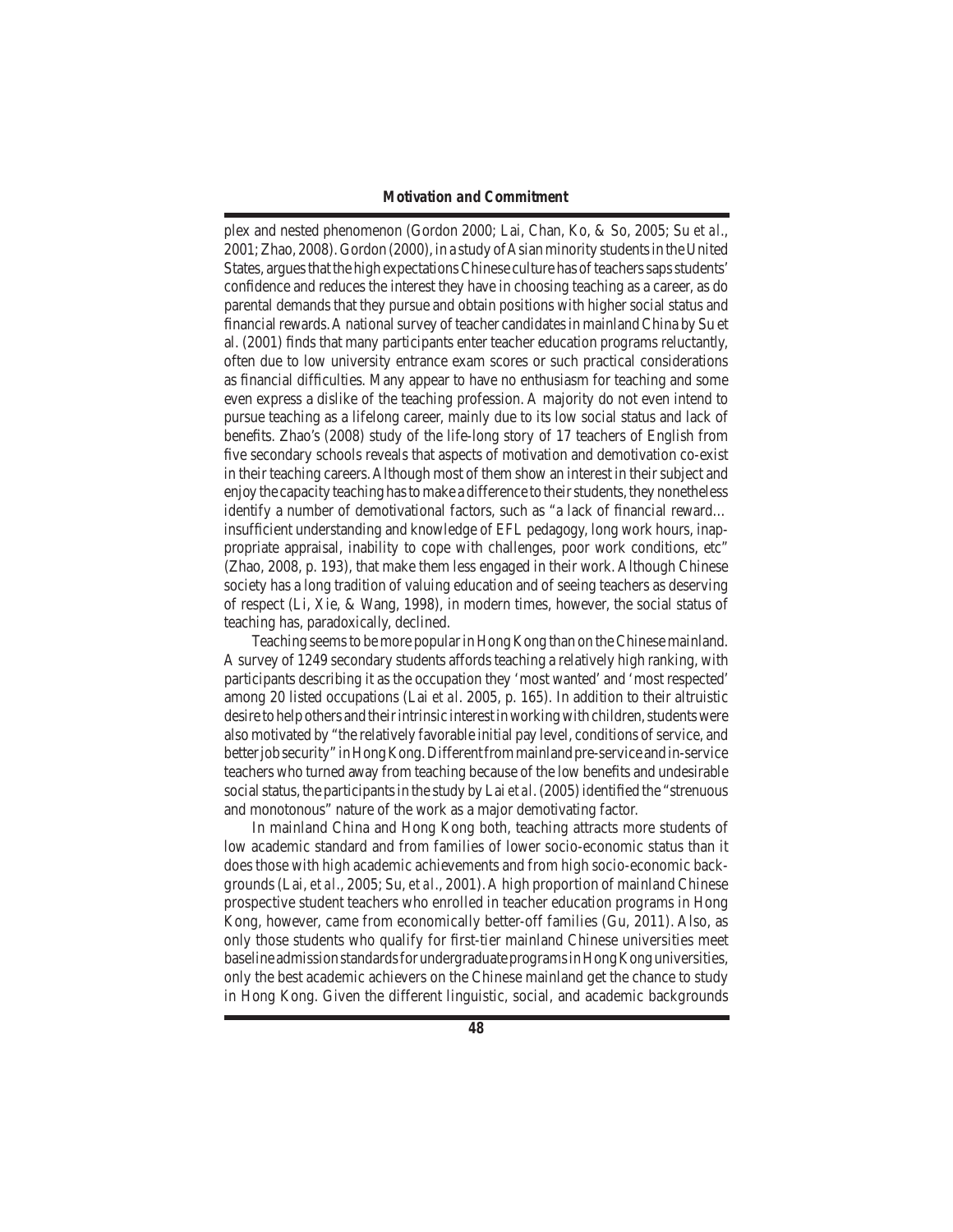of these cross-border prospective student teachers and their Hong Kong counterparts, we take a cross-cultural approach to investigate the socio-cultural impacts on changes in pre-service teachers' motivation to teach during the initial educational experiences in the teacher education programs in Hong Kong.

## **The Study**

## *Participants and Data Collection*

 The Institute offers a four-year Bachelor of Education (English Language) degree program. Ninety first-year prospective student teachers enrolled in the Department of English in the academic year 2009-2010: 22 from mainland China and 68 from Hong Kong. The coordinator of the year one cohort for the program's 2009-2010 academic year was contacted and asked to help to recruit participants. An invitation letter was sent to potential participants; 10 mainland Chinese and 10 Hong Kong prospective student teachers responded and agreed to participate. Table 1 summarizes the profile of the 20 participants. The names are all pseudonyms.

 Five mainland Chinese participants and five Hong Kong participants were interviewed individually. The remaining ten participants were interviewed in two focus groups of five participants each (one Hong Kong group and one mainland Chinese group). The mainland participants were interviewed in Putonghua, while a mixture of English (mainly) and Cantonese was used when interviewing Hong Kong participants. The interviews were audiotaped and transcribed; data extracts in Chinese in this article have been translated into English by the first author.

 The individual interviews were semi-structured and lasted approximately 30 minutes each; although an interview guide was used, participants were encouraged to expand upon their experiences whenever possible, in order to hear their views and experiences and to enhance the researcher's understanding of their life realities (Johnson  $&$  Golombek, 2002). The interviews were conducted at the end of the first

## **Table 1: The Participants**

| Mainland Chinese Participants (10) |               |                             | Hong Kong Participants (10) |        |                    |
|------------------------------------|---------------|-----------------------------|-----------------------------|--------|--------------------|
| Name                               | Gender        | Native language(s)          | Name                        | Gender | Native language(s) |
| Xin                                | Female        | Anhui dialect, Putonghua    | Aeron                       | Male.  | Cantonese          |
| Tian                               | Male.         | Cantonese, Putonghua        | May                         | Female | Cantonese          |
| Xuan                               | Female        | Hebei dialect, Putonghua    | Penny                       | Female | Cantonese          |
| liang                              | Male.         | Cantonese, Putonghua        | Sam                         | Male.  | Cantonese          |
| Yun                                | <b>Female</b> | Zhejiang dialect, Putonghua | Sandy                       | Female | Cantonese          |
| <b>Xiaohua</b>                     | Female        | Cantonese, Putonghua        | lanet                       | Female | Cantonese          |
| Qun                                | Female        | Shanghai dialect, Putonghua | l eo.                       | Male.  | Cantonese          |
| Oian                               | Female        | Shanghai dialect, Putonghua | Tim                         | Male.  | Cantonese          |
| Hui                                | Female        | Putonghua                   | Mary                        | Female | Cantonese          |
| Xiao                               | Female        | Fujian dialect, Putonghua   | Sally                       | Female | Cantonese          |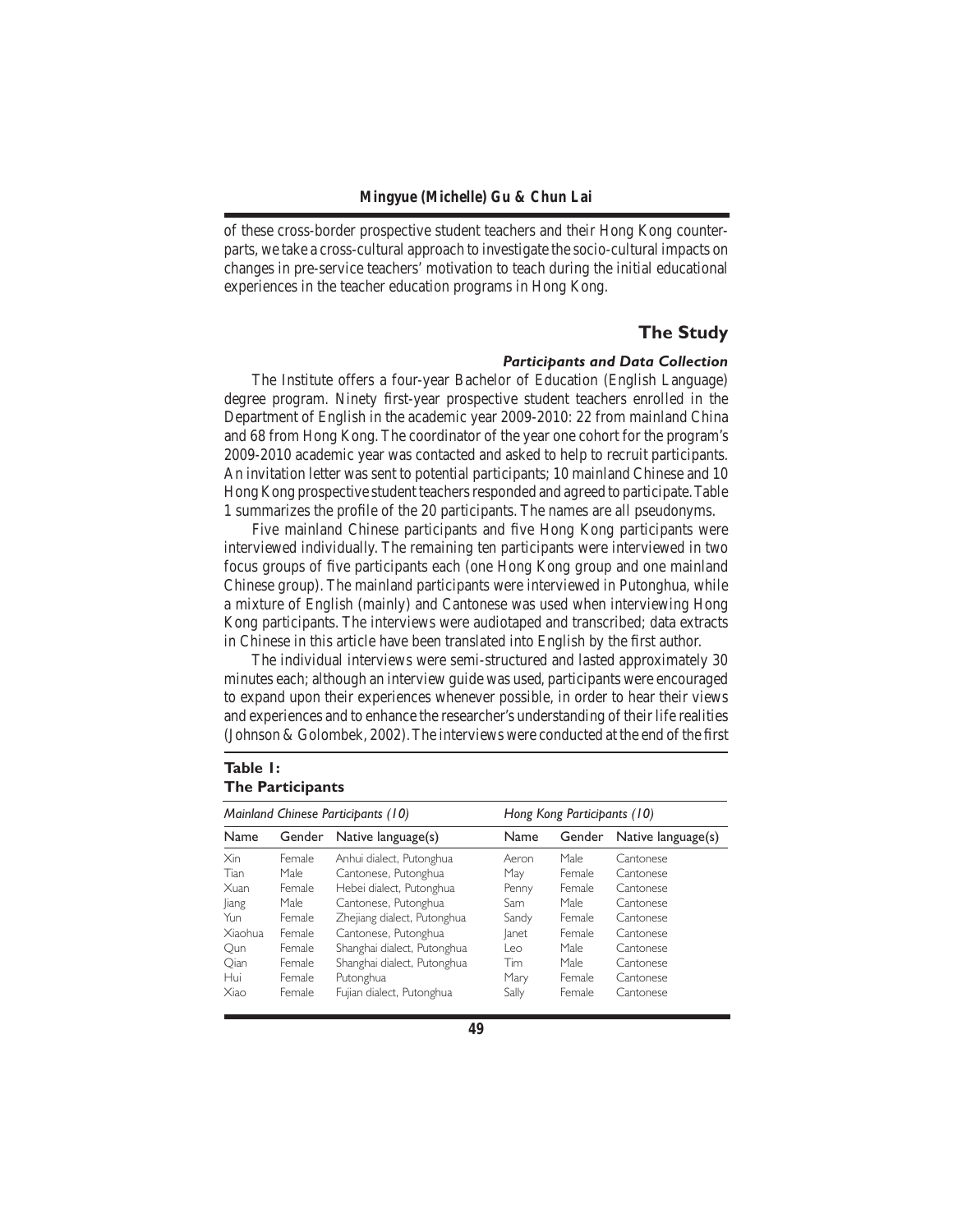semester of the participants' first year of study to explore how the initial learning experiences in the teacher education program had influenced their motivation to teach and commitment to teaching. Participants' reasons for choosing the program, their understanding of teaching and the teaching profession, their experiences in the teacher education program and their future career plan were explored. Separate interviews approximately 60 minutes in length were conducted with each of the focus groups to explore any unusual or interesting information that emerged from the individual interviews and to identify and confirm the themes continually emerging. The interactive responses from the focus group interviews also enabled the topics to be more deeply and widely discussed.

#### *Data Analysis*

The data analysis was characterized by a gradually evolving process in which the data set, relevant literature, coded categories, and research questions were constantly evaluated, re-evaluated, and reformulated. The data were reviewed repeatedly until themes and patterns that potentially answered the research questions emerged (Strauss & Corbin 1998). In this sense, these themes represented "indigenous concepts" (Patton 2002) initiated by the participants, such as 'commitment to teaching is mediated by contextual factors' and 'commitment to teaching is rooted in the imagined teaching identity' (p. 454).

 As recurring patterns deemed relevant to the research questions were identified, categories were developed informed by both the data and relevant literature. Alternative explanations were then sought to test the emerging understandings across cases. Similarities and differences in motivation to teach and commitment to teaching between Hong Kong and mainland Chinese participants were identified and analyzed against their different historical backgrounds and the different socio-cultural settings in Hong Kong and on the Chinese mainland.

#### **Findings**

#### *Entry Motivation*

 Both Hong Kong and mainland Chinese participants identified altruistic and intrinsic incentives as important reasons for their joining the teacher education program. Consistent with previous studies (e.g., Lai *et al*., 2005; Zhao, 2008), the participants in this inquiry wanted to teach because they love children and believe that teaching is a noble profession that can make a difference to individuals'lives, as exemplified by the following extracts:

I love kids. They are sincere and always smile. I think teaching is a great profession because we can guide children to be useful people to the society, from which I can gain a sense of fulfillment. (Penny, Hong Kong)

I love staying with kids because they are very simple. I like communicating with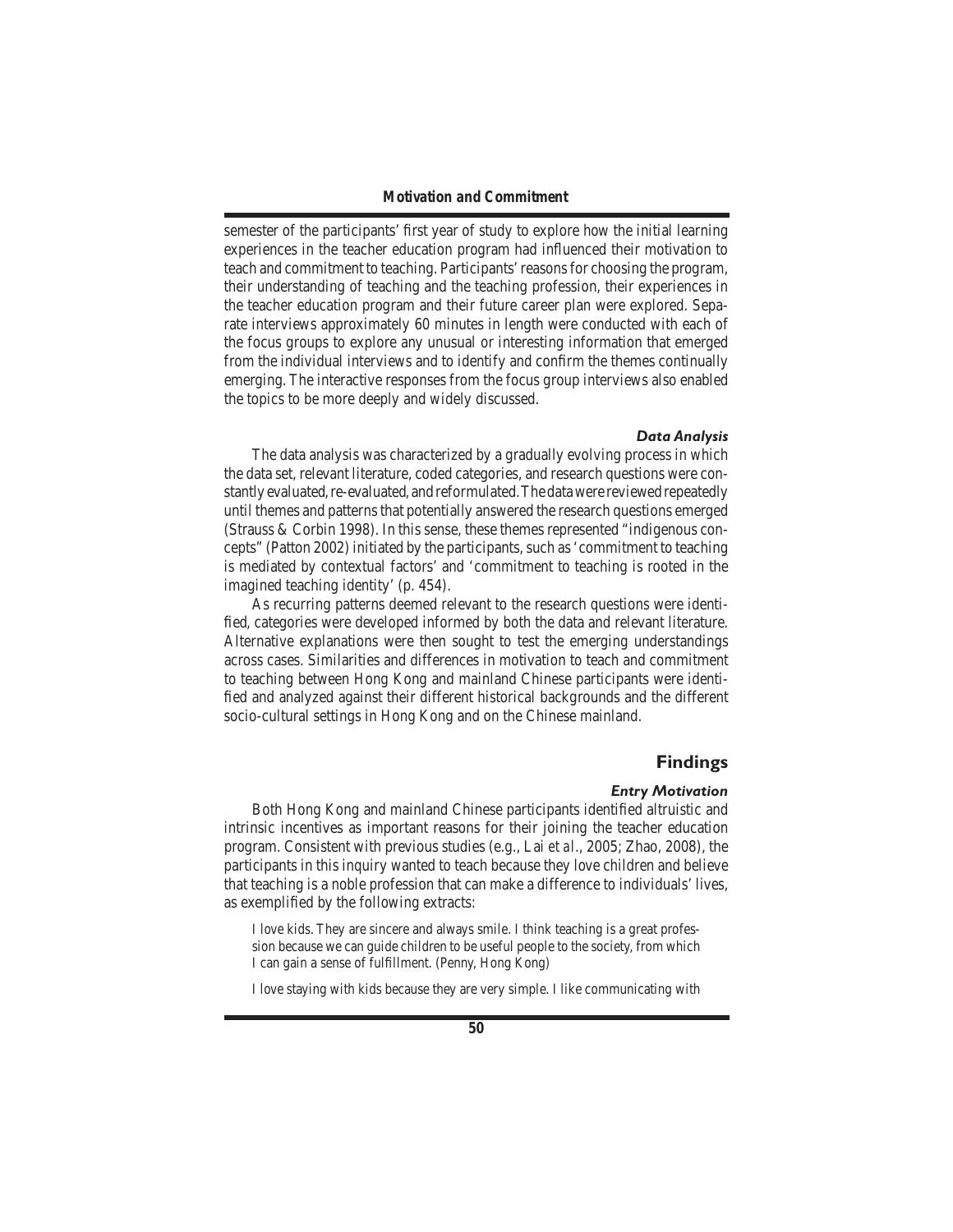others. I think teaching is a process of giving and I will definitely feel very happy when I see students learn something I teach. (Tian, mainland)

In addition, echoing the study by Lai *et al*. (2005), certain extrinsic aspects of the teaching profession were also identified as attractive, including the professional stability, long vacations and relatively high salary available to Hong Kong teachers and the pleasure of working in a less competitive environment, as illustrated by the following extracts:

What attracts me most about teaching is the relatively simple and easy atmosphere in the primary school. We won't be much involved in social complexity. (Penny, Hong Kong)

In Hong Kong, the salary for teachers is relatively high. I can travel to other countries on my vacations. (Xin, mainland)

 Paradoxically, all participants reported choosing this language teaching program as a compromise, because their university entrance exam scores were not high enough to guarantee admission to the more prestigious universities in Hong Kong. The participants all indicated having an interest in English and identified a number of advantages to teaching English rather than other subjects. The following extracts are representative,

English teachers have more advantages than teachers of other subjects because a good command of English enables us to have more choices in the future, while not being limited to English teaching. (Yun, mainland)

An English teacher would be more multi-culturally aware and more knowledgeable of what is happening locally and globally. (Penny, Hong Kong)

While Yun, who is from mainland China, values the broader range of career options a good command of English could give, Penny (from Hong Kong) emphasizes the multicultural awareness an English teacher should have.

 Although both groups reported similar reasons and incentives for entering the teaching education program, the mainland Chinese participants particularly emphasized the attraction and benefits of studying in Hong Kong, particularly the city's bilingualism and multiculturalism. For example,

Hong Kong has a mixture of Chinese and Western cultures. It would be easier for me to go overseas for further study if I got a bachelor degree in Hong Kong. (Xin, mainland)

Thus, a Hong Kong education and degree is perceived as leading to more options in the future, including the possibility of studying in English-speaking countries and the availability of career choices other than school teaching. Compared with Hong Kong participants, the location of the teaching program was a more important factor in mainland Chinese participants' choice.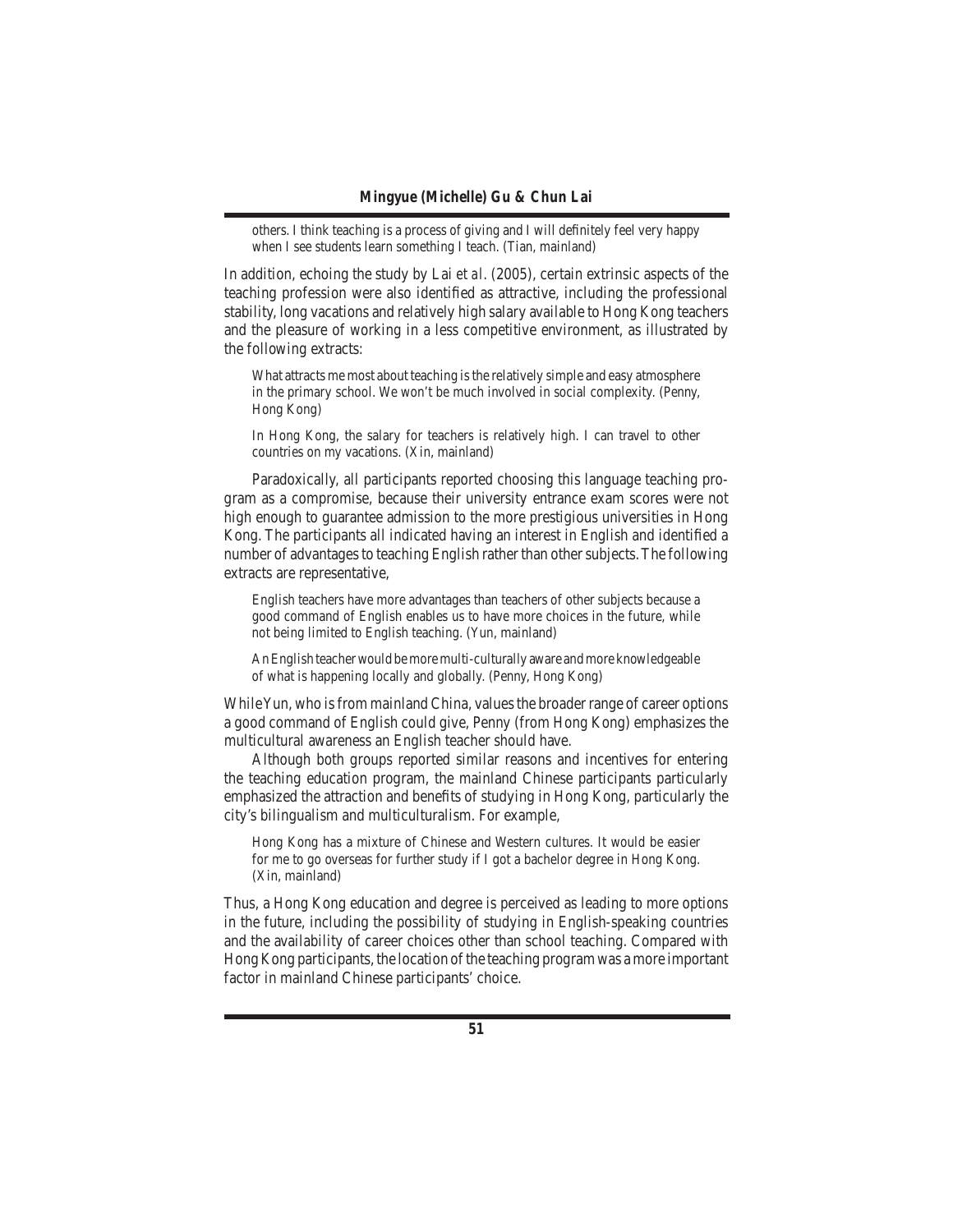#### *Commitment to Teaching*

 All participants were asked whether they were committed to teaching as a lifelong career, with the data indicating that mainland Chinese participants were less committed than their Hong Kong peers. Only two the 10 mainland participants were committed to teaching as a lifelong career; six planned to change to another career after teaching in Hong Kong for a few years, and the remaining two were uncertain about their future. In contrast, nine of the 10 Hong Kong participants were committed to teaching as a lifelong career; the sole participant who indicated otherwise planned to work as a flight attendant upon graduation in order to gain more experience before becoming a qualified teacher at a later date.

 Recalling their first semester experiences, the mainland participants held positive perceptions of their teaching program and most expressed a continued interest in learning to teach English. They had gradually developed a better awareness of the nature of teaching, while the intricate nature of teaching aroused their interest in teaching strategies. While some reported experiencing some stress and difficulties during the initial teacher education course, this did not seem to reduce their motivation to learn. Moreover, as they gained more knowledge of theory in teaching English, mainland Chinese participants reassessed the amount of teaching difficulty they anticipated experiencing in local schools. For example,

I never realized teaching involves so many strategies before. I learnt more about this field from some courses in the first semester like Human Development. I think teaching English is very different from learning English. Teaching is not easy and I hope I can be an expert in teaching when I finish this program. (Tian, mainland)

 However, their strong motivation to learn and to learn to teach did not lead to a high commitment to teaching. The following comment was representative:

I have a lot of interest in learning to teach English, but that is does not necessarily mean I will be a teacher. I can learn both communication skills and the English language, which may help me work in other fields. (Hui, mainland)

English proficiency and skill in teaching English were viewed as resources for new opportunities in fields other than teaching. By contrast, Hong Kong participants were keen to apply this knowledge to their future teaching. For example,

My motivation to teach was actually enhanced after this first semester. I learnt a lot of teaching strategies. I could have mastered grammar better in primary and secondary schools if our teachers had used these strategies to teach us. I want to apply these theories and strategies to real teaching. (Mary, Hong Kong)

 It is interesting that mainland Chinese and Hong Kong participants, while both becoming more motivated to learn and learn to teach English after the first semester, displayed different degrees of commitment to teaching. The first semester courses and rigorous training increased Hong Kong participants' commitment to teaching, while mainland Chinese participants, most of whom were academically high-achiev-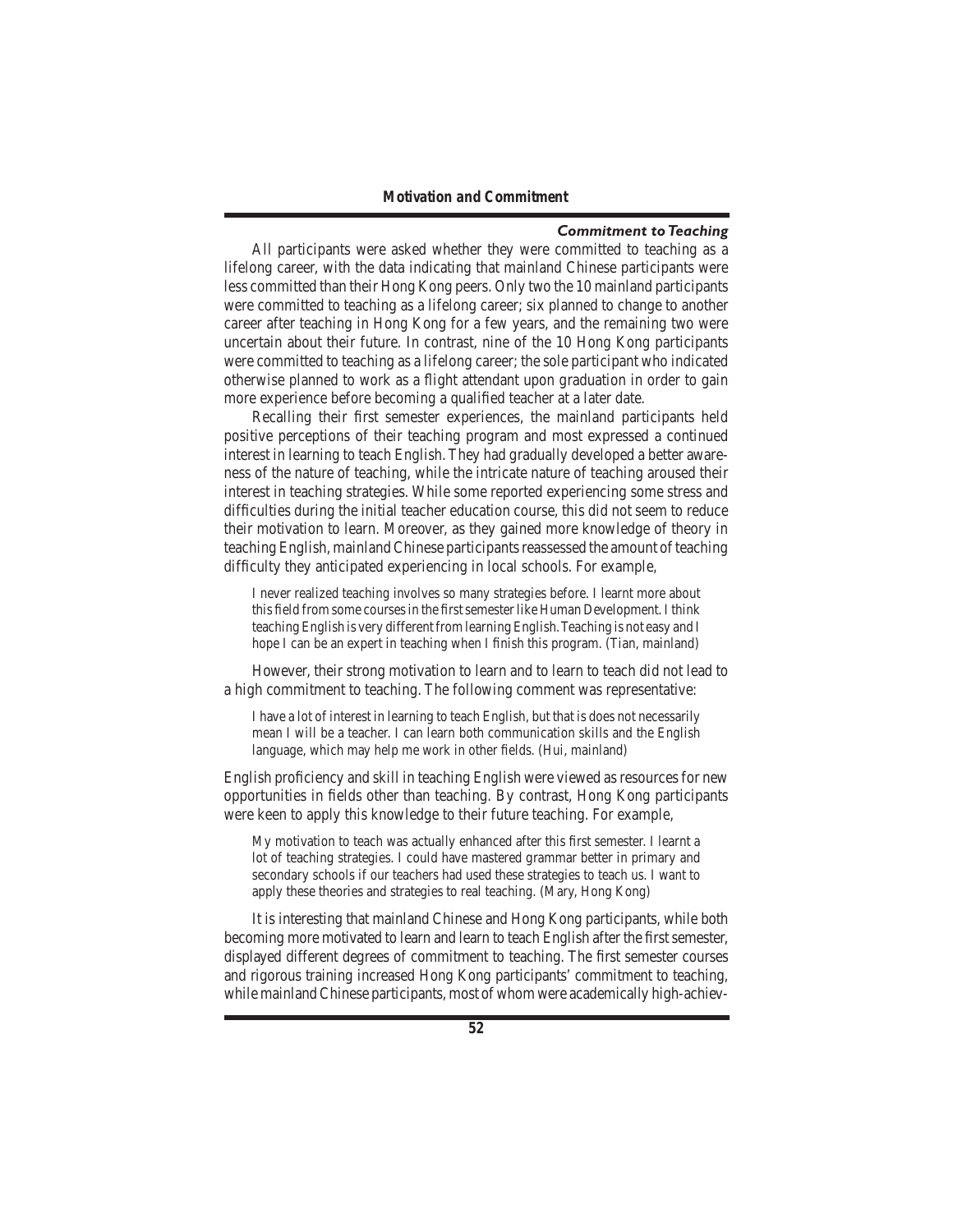ing, came to see an improved command of English and of teaching skills as valuable resources that would allow them to explore alternative career possibilities. We shall further explore the reasons underlying these differences in the following section.

#### *Factors that Influence Commitment to Teaching*

The data analysis revealed that the mainland Chinese participants tended to associate core values closely with their imagined teaching self, which in turn influenced their commitment to teaching. Six ofthem expressed concernsregarding classroom discipline in Hong Kong classrooms. The following extract is representative:

A good teacher should concentrate on knowledge transfer, rather than waste time on classroom management. But in Hong Kong, teachers have to spend a lot of energy and time on classroom discipline. I don't think teaching is a suitable job for me. (Qun, mainland)

The participant questioned her suitability to teaching based on a value conflict between her teaching identity and the emphasis on teachers' management skills in Hong Kong. She saw good classroom discipline as a condition for effective teaching, but failed to consider that the latter could lead to the former; thus, by endowing teaching with a narrow meaning, she limited her potential to develop a comprehensive teaching capacity.

 The mainland Chinese participants further expressed deep concerns about whether they could gain a legitimate place in local schools. Lacking the knowledge of local schools possessed by Hong Kong local English teachers and the 'native' language proficiency of teachers who speak English as their first language, they positioned themselves in between the two (Benson, forthcoming) and constructed a deficient identity, compared to those of Hong Kong local teachers and 'native' English-speaking teachers:

I knew little about the education system in Hong Kong and, although I am learning Cantonese, I still cannot communicate well enough with Hong Kong classmates. If I don't understand what the students are thinking about after I start teaching in Hong Kong, I doubt I can be a good teacher. (Qian, mainland)

We are at a disadvantage compared with native English-speaking teachers. English is always our second language. I think all parents will welcome an NET (native English teacher) rather than an English teacher from mainland China. (Yun, mainland)

The teaching identity asthat emerged among those teachers with little knowledge of the school system and local cultures in Hong Kong and who cannot speak 'nativelike'English can be seen in the above extracts. This, to a large extent, undermined their commitment to teaching in Hong Kong:

I have few advantages when working in Hong Kong as an English teacher other than my Putonghua proficiency.But, in any event,I don't want to teach Putonghua. (Qian, mainland)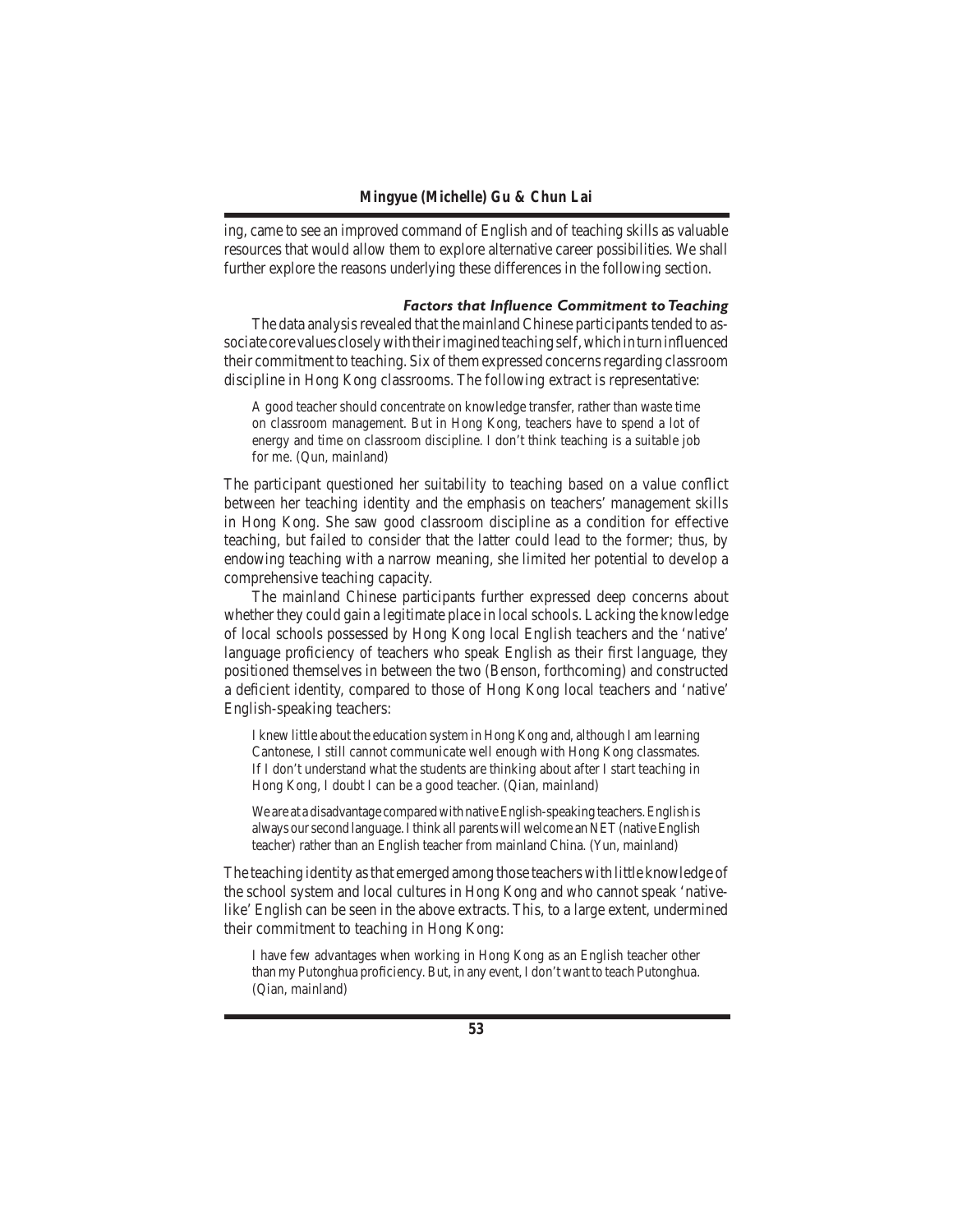The participants limited their professional development by basing their future teaching capacity on their current ability, which they saw as unchangeable and unchanging. Their Cantonese proficiency and familiarity with local culture could be enhanced over time if they were to put an effort into doing so; in addition, their teaching confidence could be re-established by drawing on their own particular cultural and linguistic resources in the teaching context of Hong Kong to construct an irreplaceable teaching identity.

 Some mainland Chinese prospective student teachers envisaged themselves working as researchers or teacher educators in universities, rather than as primary or secondary school teachers. To that end, they planned to pursue higher degrees overseas, after getting a permanent Hong Kong residency permit. For example,

My parents think I need to continue studying after graduation. They always told me that a Bachelor's degree is not enough for my future development and said that I need to get at least a master's degree, if not a Ph.D. They can support me as long as I am enrolled. (Yun, mainland)

 As mentioned earlier, mainlandChinese prospective student teachers and local Hong Kong prospective student teachers at the Institute hail from different socioeconomic backgrounds, with most of the latter coming from working-class families and most of the former from relatively better-off and better-educated families. As the above extract indicates, family influence helped shape their imagined teaching identity and their commitment to teaching in primary and secondary schools.

 Although Lai *et al*. (2005) argue that some Hong Kong secondary students are less inclined to choose teaching as a profession because they viewed it as both strenuous and monotonous, this inquiry has found that it is prospective student teachers from mainland China, not Hong Kong, whose commitment to teaching has been negatively influenced by their widely held view of the profession as repetitive and unchallenging. Some of them explicitly indicated that they could not imagine remaining in the profession for long. The following interview extract is representative of some participants' belief that teaching in primary schools provides less space and fewer opportunities for self-development:

Researcher: Why don't you see teaching as your lifelong career?

Xin (mainland): I think I would feel bored if I kept teaching in primary schools. I wouldn'tbeabletomakemuchprogressbecauseEnglishinprimaryschoolsissimple. I would like to make more explorations in life and take on a more challenging job.

Moreover, the data indicated that the low social status of primary and secondary school teachers on the Chinese mainland diminished mainland participants' commitment to teaching. Even though only one of them planned to go back to mainland China for employment after graduation, the prevalent Chinese mainland values seemed to influence all of their future career choices. The following extract is representative: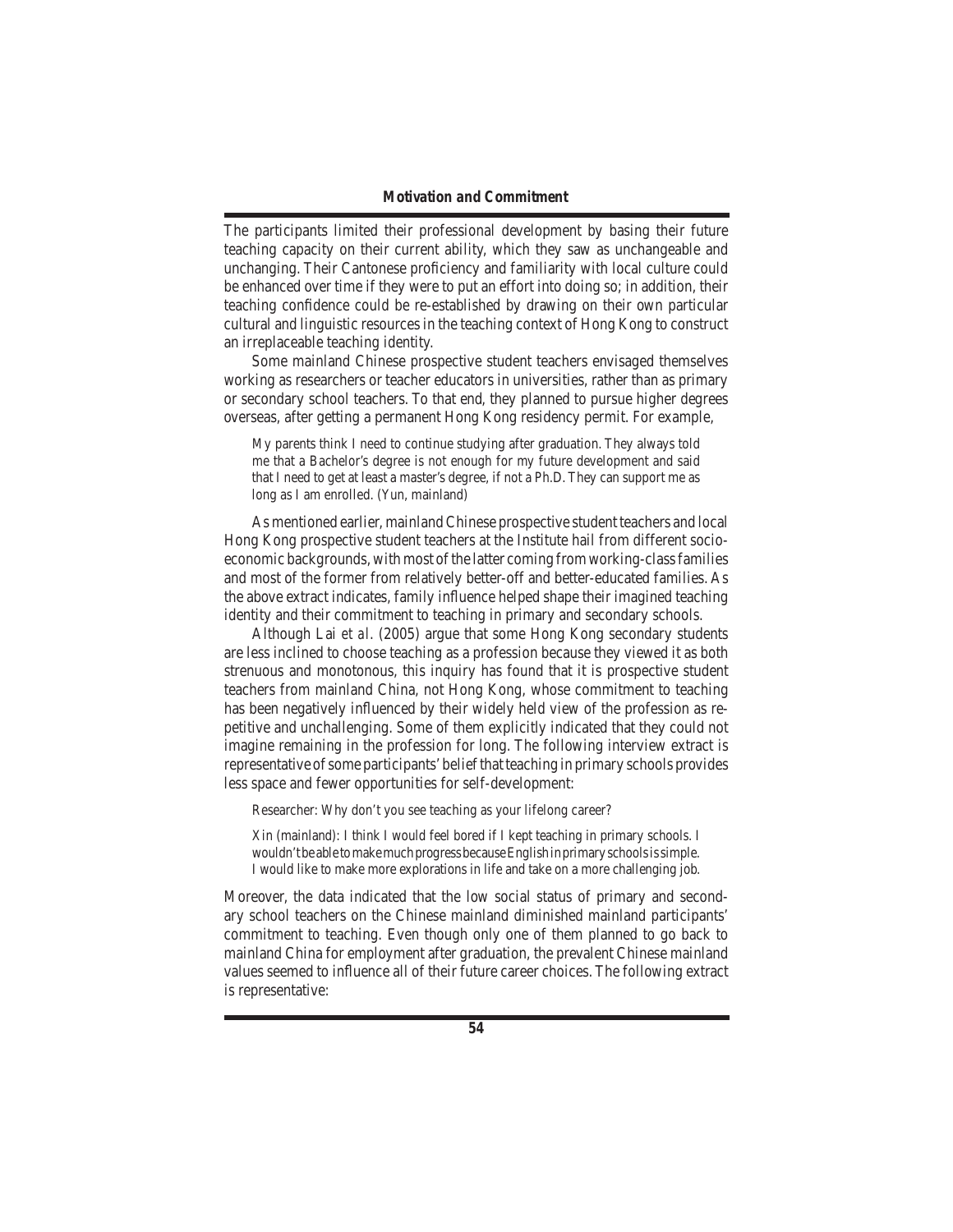Teaching is a great job because we can help others. But being a teacher is not seen as a cool profession among young people in China. A teacher's salary is low and society doesn't value the teaching profession. People usually value jobs like being a government executive or that are related to management, business and economics. (Tian, mainland)

Admission standards for teacher universities are lower than those for other comprehensive or specialized institutions, both in mainland China and in Hong Kong. In addition, the government offers applicants scholarships or free tuition as incentives to study at teacher universities. These two factors have contributed to the prevailing belief among mainland Chinese that teaching is a non-elite profession; this contradicts traditional Chinese cultural discourse, which affords teachers high social status and views teaching as a well-respected occupation (Fwu & Wang, 2002). Mainland participants were thus ambivalent about the status of teachers and teaching. On the one hand, they advocated the altruistic aspect of teaching while, on the other hand, they did not embrace teaching itself, because it was "not cool." In short, they applied the values of mainland China to the Hong Kong context when considering their career prospects.

Some mainland Chinese participants regarded rich social experiences as a key element to being a qualified teacher and showed uncertainty when envisaging their teaching:

Yun (mainland): I don't think I can be a qualified teacher if I start working right after graduation, because I have limited experience and have no confidence that I can always give the students correct advice. I am afraid that sometimes I may mislead them.

Researcher: Why do you think a teacher should always provide correct advice? Yun: When we were young, we were always told that everything that teachers said was correct and that the teacher should know everything.

In the above extract, Yun established an imagined teaching self, that is, a teacher with enough social knowledge to make perfect judgments and to provide correct guidance to his or her students in every instance. However, the participant's awareness of her distance from this imagined teaching identity may keep her out of the profession, at least for the first few years after graduation. The unproblematized use of such terms as "make perfect judgments" and "always provide correct guidance" showed awarenessthat teachers are socially influenced and indicated the influence ofthe traditional Chinese view of teachers—key cultural figures(like heaven, earth, and the emperor) who should be free of any mistakes (Cleverley, 1991; Schoenhals, 1993).

 Unlike their mainland Chinese counterparts, who hold rather negative perceptions of the social status of teachers, Hong Kong participants believed that the teaching profession is respected in Hong Kong society, that teaching English is different from teaching other subjects and that teachers of English receive still more respect in Hong Kong.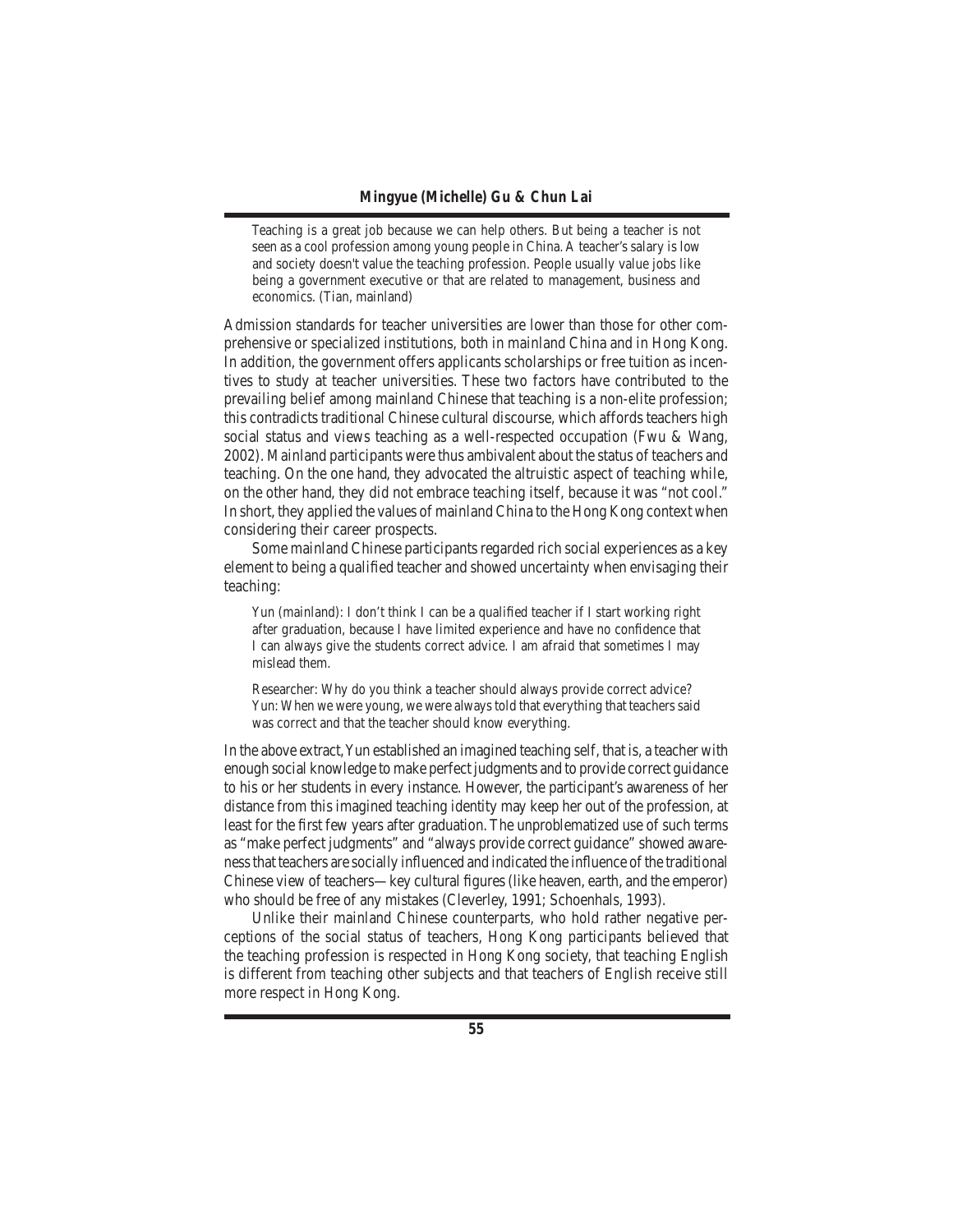Teaching is a valued and respected profession in Hong Kong. English teachers are shown more respect in Hong Kong than teachers of other subjects because English is a global language and is important to Hong Kong's desire to be an international place. (Penny, Hong Kong)

Also, while mainland participants' imagined teaching identities either positioned them unfavorably in the Hong Kong teaching profession or drew them away from teaching in localschools, Hong Kong participants established an imagined teaching identity that bonded them closely with teaching. For example, some were sensitive to the power of teaching to serve others and to fulfill their own needs:

I think a good teacher should have high English proficiency and know how to teach the students; he/she should really care about the students, not just the grades. I will give the students from families with lower income more support. I know how they feel and what they need because my parents were always busy working and couldn't give me enough guidance. (May, Hong Kong)

May's conception of a good teacher was based on her own learning experiences and the lack of guidance her parents provided in her childhood, and pushed her to envisage offering help to students from lower socio-economic families; this reflects the historically constructed nature of teaching motivation and identity.

Furthermore, some Hong Kong participants tended to focus on specific teaching strategies in order to help children get high exam scores and to meet both parental and societal expectations, in contrast to the heavy social responsibilities with which the mainland Chinese prospective student teachers burdened themselves. For example,

Hong Kong children face fierce competition and are under great pressure to enter good schools. Examination scores determine the students' future sometimes. Parents believe good teachers are those who can help students gain high scores. I am skilful in managing classroom discipline and in teaching them techniques in dealing with examinations. I will try to help students get high scores in examinationsso that they can enter good universities, have good jobs and lead happy lives. (Aeron, Hong Kong)

Aeron believed he was well-suited to teaching because his classroom management skills and ability to teach techniques for obtaining high scores met society's expectations of a good teacher. The match between his skills and the social discourse sustained his teaching. However, his linking of "high scores" and "a happy life" is idealistic and linear and, if accepted by his students, may lead to frustration and disillusion if and when that belief crumbles after they enter society. A more holistic view of the factors influencing an individual's development may allow him to consider 'whole-person' education for the purpose of equipping students with academic and social knowledge, the ability to think independently and the willingness to face up to both academic and personal challenges, rather than focusing on "high scores" alone.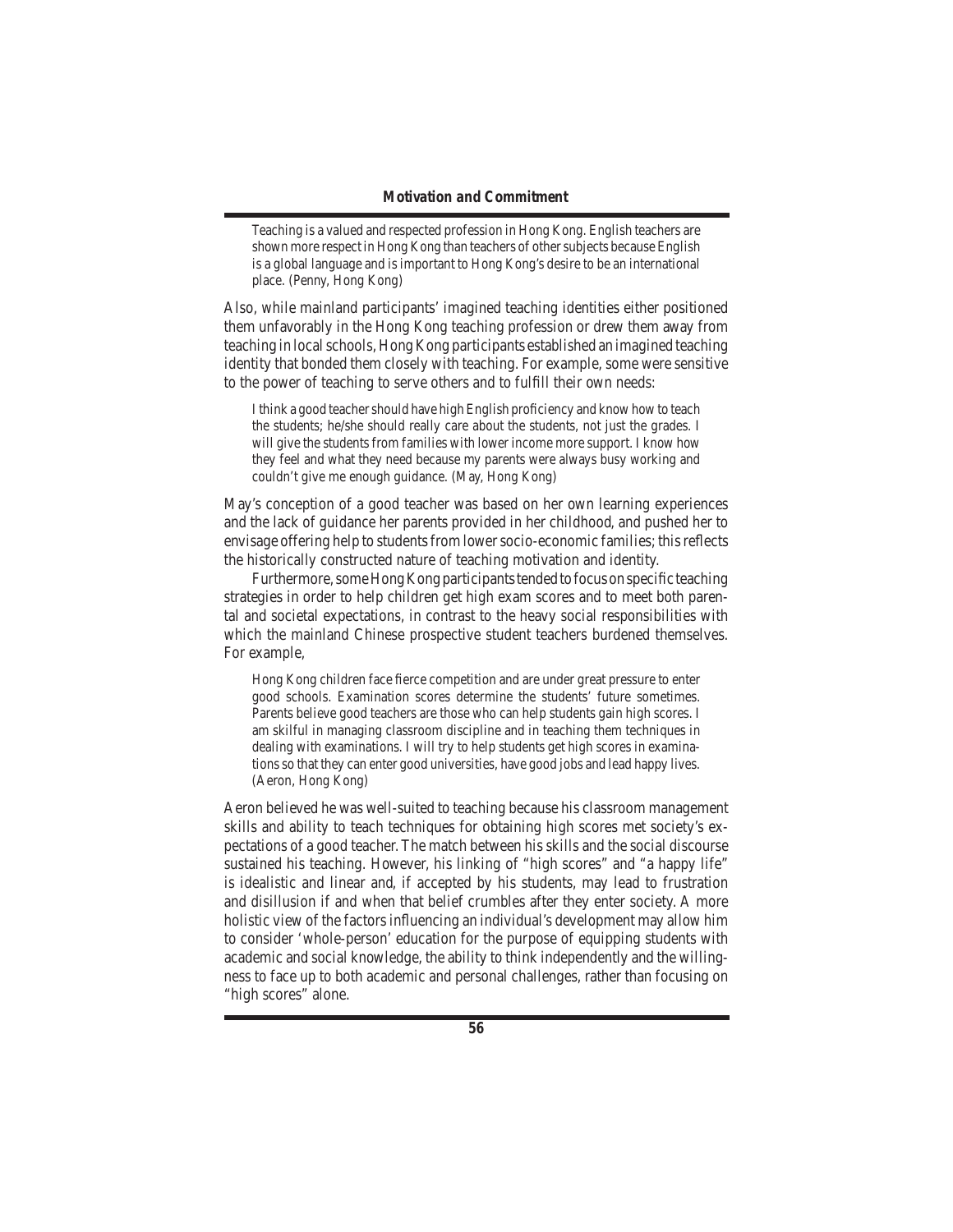## **Discussion and Conclusion**

 This study has explored the initial motivation and commitment to teaching between and within two groups of prospective student teachers studying in a teacher education institute in Hong Kong. The data presented here suggests that the individuals' commitment to teaching was mediated by immediate contextual factors (Gao & Trent, 2009), closely related to their imagined teaching identity (Ballet  $\&$ Kelchtermans, 2009; van den Berg, 2002), shaped by their socio-economic backgrounds (Gordon, 2000), and constructed by social discourses on teachers and the teaching profession.

 The comparative study reveals both similarities and differences between prospective student teachers from mainland China and those from Hong Kong in terms of their motivations for entering a teaching program and their commitment to teaching as a career.The prospective student teachersidentified similar intrinsic, altruistic and extrinsic reasons for entering the profession (Sinclair, 2008); despite this, almost all admitted having entered the teacher education program because low college entrance examination scores precluded other options, rather than by choice. Moreover, mainland Chinese prospective student teachers chose to enter a teacher education program in Hong Kong specifically, because they saw it as is a desirable place to learn English and felt that studying in Hong Kong offered more opportunities for self-development outside of the teaching profession.

 Despite having similar perspectives on entering the program, the two groups developed different levels of commitment to teaching by the end of the program's first semester. Both groups were mediated by contextual factors; Hong Kong prospective student teachers developed an interest in putting the theory into practice and became more committed to teaching, while their mainland Chinese counterparts reassessed the suitability of teaching in a unfamiliar cultural context and became uncertain about the degree to which they could develop, personally and professionally, by teaching in Hong Kong. This shows how individuals from different cultural backgrounds may interpret similar contextual factors in very different ways. Perhaps it is for this reason that, although mainland prospective student teachers were impressed by the high-quality teacher training the program provided and were strongly motivated to learn English and how to teach English, they nonetheless saw English proficiency and the ability to teach as gateways to advanced educational degrees or other, non-teaching, career opportunities.

 Commitment to teaching wasfound to be part of an imagined teaching identity (Day et al., 2005).The findingsindicate that prospective student teachers'imagined teaching identities are historically and socially constructed. Generally speaking, the mainland prospective student teachers at the Institute came from families with higher socio-economic status than did their Hong Kong peers; the formers' parents tended to expect more of their children, partially explaining why some participants envisaged becoming researchers or university-level educators rather than working in primary or secondary schools. The fact that most mainland prospective student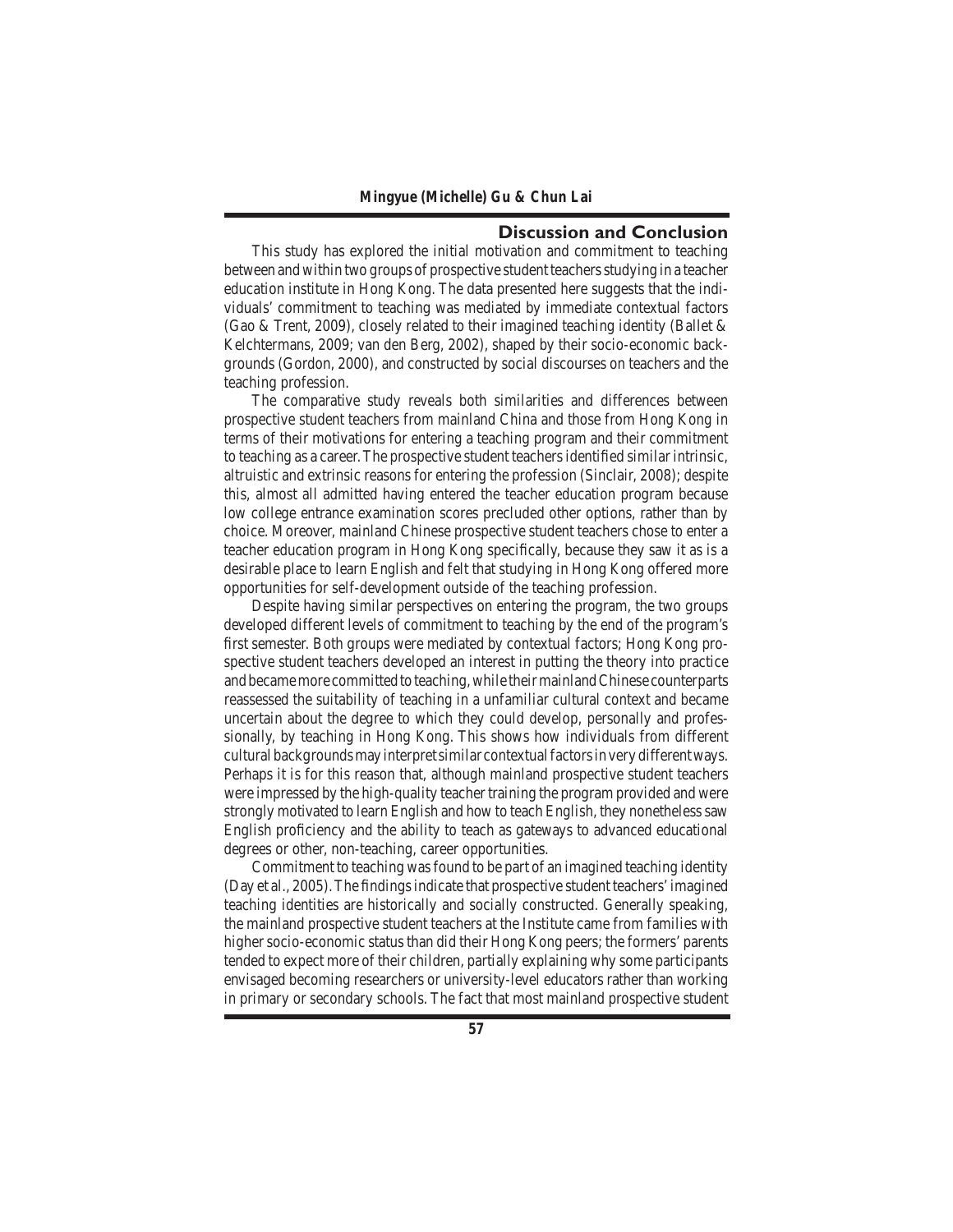teachers at the Institute were academically high achievers also contributed to their tendency to imagine other career possibilities beyond a life-long career teaching in primary or secondary schools (Hart  $&$  Murphy, 1990). Moreover, they imagined having a deficient identity in local schools, positioning themselves between local teachers and native English teachers and weakening their commitment to teaching in Hong Kong schools.

 Mainland prospective student teachers transferred the prevailing social discourse on teachers and the teaching profession in mainland China to Hong Kong. The combination of the teaching profession's low social status and the intense social demands placed on teachers made them less committed to teaching in the new context. This seems to correspond to Gordon's (2000) findings that high social standards for teachers in Chinese culture weakened the commitment to teaching among Asian minority students in the United States. Hong Kong prospective student teachers, on the other hand, appreciate the relatively high salary and social respect afforded the teaching profession in Hong Kong (Lai *et al*., 2005).

 How to retain non-local 'elite' prospective student teachers in the teaching profession is a serious problem facing Hong Kong education stakeholders. In the case of mainland Chinese prospective student teachers, they apply their own values to teaching and the teaching profession into the new context, and chose this program largely due to the numerous extrinsic opportunities offered by Hong Kong. While the quality teacher training education they receive prepares them to teach in Hong Kong, they are likely to transfer the knowledge they have acquired to other careers once they realize the difficulties they may experience as non-local teachers in Hong Kong. It would be desirable if their unique resources could be employed and recognized in order to help them find a legitimate position in the teaching profession. More supportive strategies are thus required to be developed by teacher training institutions to help such prospective student teachers in the process of becoming teachers (Cruickshank, 2004; Manuel & Hughes, 2006).

The findings indicate that the participants' motivation to teach and commitment to teaching are contextually, socially and historically constructed, which suggests that the professional community and school administration could assume some role in retaining non-local teachers. For example, based on a stereotype of the teaching profession, some participants with little teaching experience see it as a repetitive job and consequently opt for more challenging professional activities. It would therefore be helpful if teaching practices were arranged early in the program to allow new prospective student teachers to experience the real, and very challenging, nature of teaching.

 Also desirable would be school-developed measures to support non-local teachers' integration into the Hong Kong teaching profession and to help them gain a legitimate position within the linguistic and cultural repertoire of local Hong Kong schools. It would be useful for teacher training institutions and local schools alike to recognize and acknowledge the unique strengths such prospective student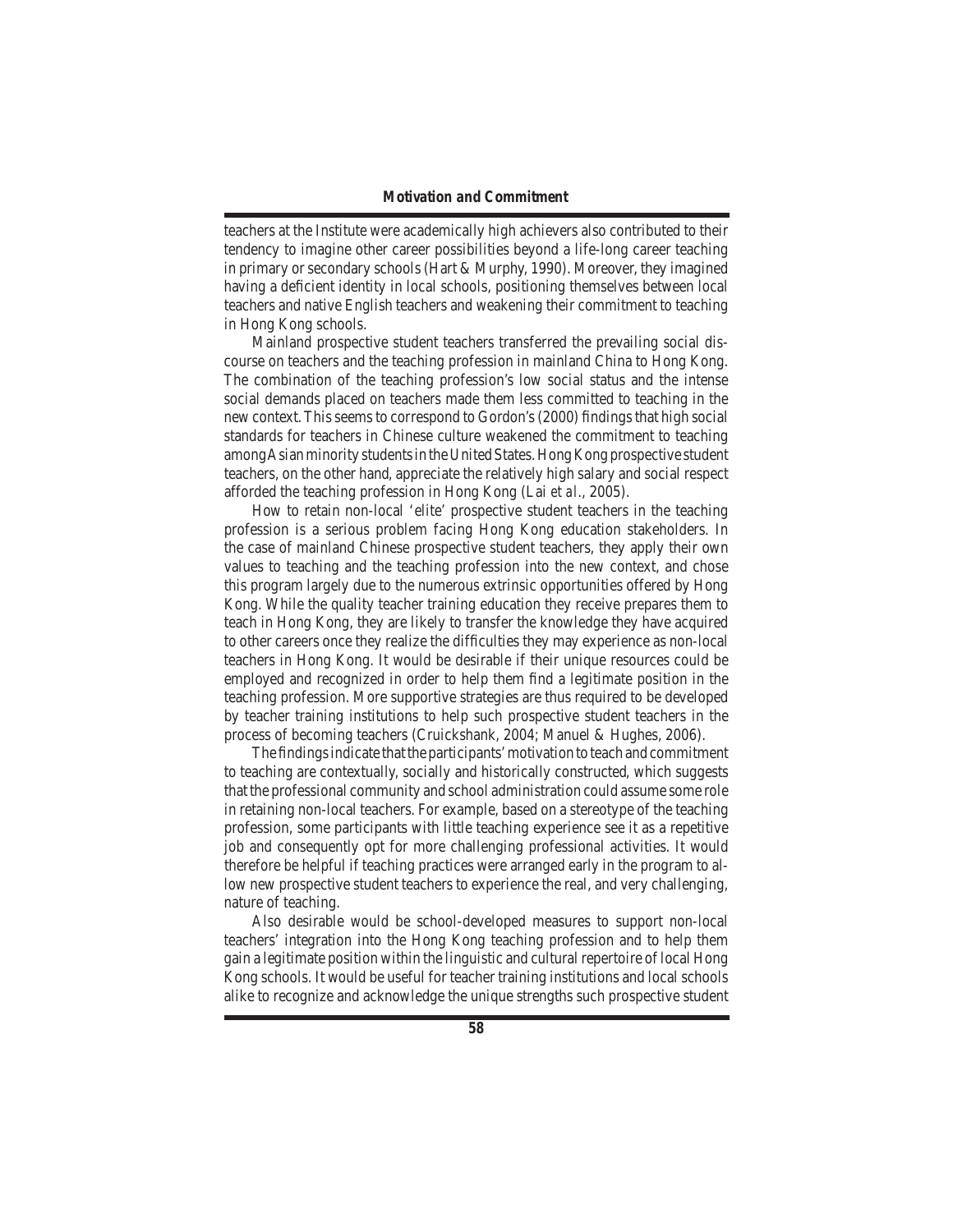teachers bring to the Hong Kong educational environment. For example, mainland prospective student teachers'and in-service teachers'Putonghua proficiency could be exploited and their identity as multilingual speakers constructed; alternately, they could be assigned to set up exchange programs between Hong Kong and mainland Chinese schools. Above all, it is important that their voices be listened to when developing measures to integrate them into the Hong Kong learning and professional community. Enhancing not only their knowledge of the local schools and local culture, but also their sense of belonging to the community, would help to retain and sustain cross-border prospective student teachers in Hong Kong.

 Due to increased international migration and the globalization of higher education, the demographic composition of both prospective and in-service teachers is becoming more and more hybrid in educational settings throughout the world (Menard-Warwick, 2008).Therefore, this study also sheds lights on how to sustain non-local prospective student teachers' motivation to teach and commitment to teaching, how to ensure their full participation in teaching practices after graduation, and how to retain young qualified teachers in the teaching profession, in educational settings elsewhere. Furthermore, this study raises the question how the prospective teachers can best use the linguistic and cultural diversity in modern educational settings to further their professional development.

 This study was based on the accounts of prospective student teachers after their first semester of study at a teacher training institute, at which time they had not yet had the chance to observe or experience teaching in actual Hong Kong schools. Their motivation to teach might well change as they gain more and better understanding of the sociopolitical contexts of Hong Kong education and the institutional culture of Hong Kong schools. Thus, a longitudinal study following prospective student teachers overtime to investigate fluctuationsin their motivation to teach might provide insights into the interaction between their assessment and re-assessment of socio-cultural contexts, their evolving teaching identity and their motivation to teach.

#### **Note**

<sup>1</sup> Motivation research has tended to follow a cognitive psychology approach, which seeks to provide a detailed and systematic account of motivation by examining various internal factors that may sustain teaching. Some of the main cognitive psychology theories that have been applied in motivation research are attribution theory, achievement theory, expectancy-value theory, values theory and goal theory. Researchers have made efforts to develop a comprehensive model of motivation in order to capture the dynamic interactions among motivation variables (Dowson & McInerney, 2003; Maehr & McInerney, 2004; McInerney, Marsh, & Yeung, 2003).

#### **References**

Ballet, K., & Kelchtermans, G. (2009). Struggling with workload: Primary teachers' experience of intensification. *Teaching and Teacher Education, 25*(8), 1150-1157.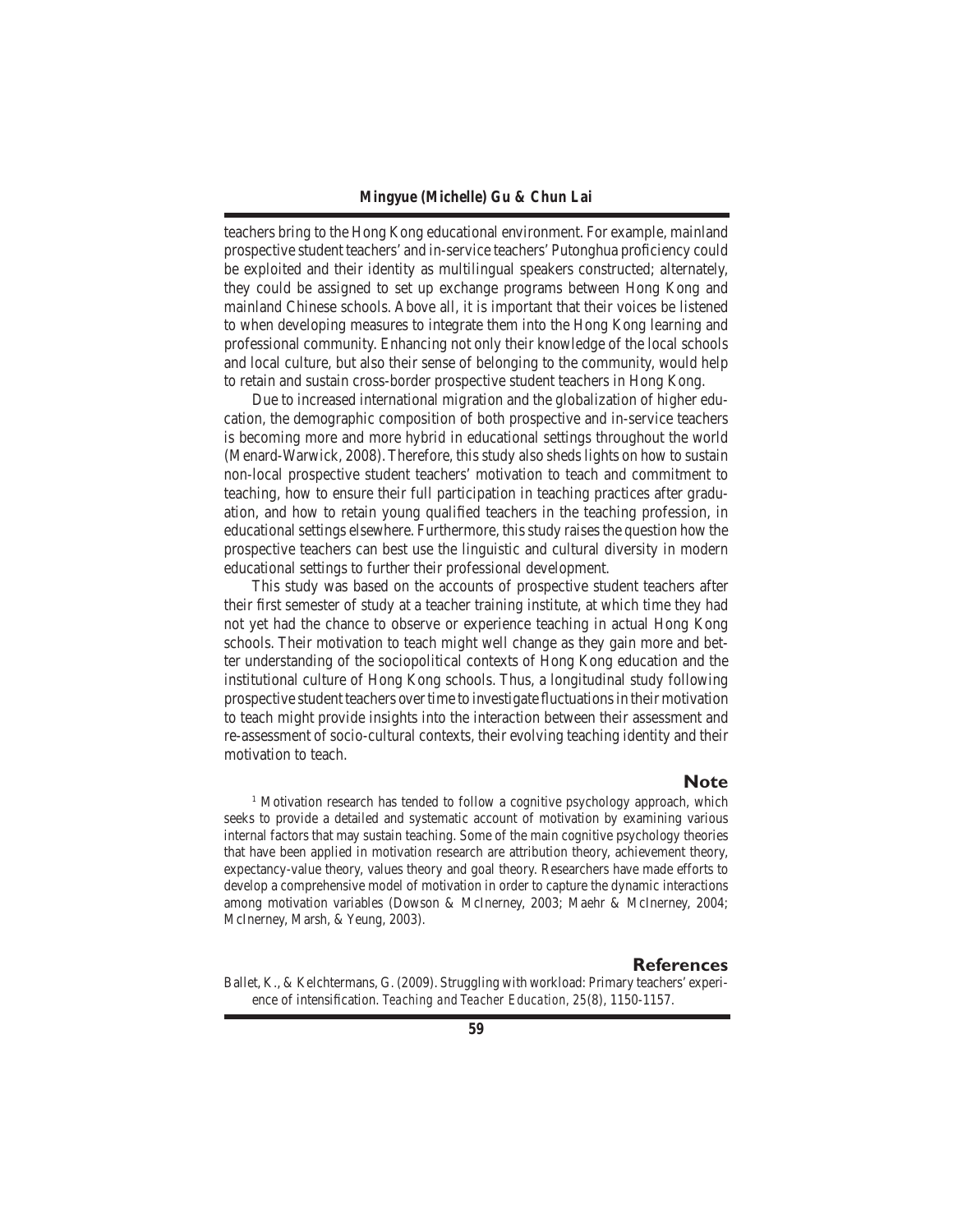Battey, D., & Franke, M. L. (2008). Transforming identities: Understanding teachers across professional development and classroom practice. *Teacher Education Quarterly, 35*(3), 127-149.

Benson, P. (forthcoming). Learning to teach across borders. *Language Teaching Research*. Cleverley,J. (1991). *The schooling of China: Tradition and modernity in Chinese education*.

Sydney, Australia: George Allen & Unwin.

- Cross, R. (2006). Identity and language teacher education: The potential for sociocultural perspectives in researching language teacher identity. Paper presented within the symposium Languages,Teaching, and Education at theAustralianAssociation forResearch in Education Annual Conference: Engaging Pedagogies, 27-30 November, 2006, University of South Australia, Adelaide.
- Cruickshank, K. (2004). Towards diversity in teacher education: teacher preparation of immigrant teachers. *European Journal of Teacher Education, 27*(2), 125-138.
- Day, C., Elliot, B., & Kington, A. (2005). Reform, standards and teacher identity: Challenges of sustaining commitment. *Teaching and Teacher Education, 21*(5), 563–577
- Dowson, M., & McInerney, D. M.. (2003). What do students say about their motivational goals? Towards a more complex and dynamic perspective on student motivation. *Contemporary Educational Psychology, 28*, 91-113.
- Fwu, B., & Wang, H. (2002). The social status of teachers in Taiwan. *Comparative Education, 38*(2), 211-244.
- Gordon, J. A. (2000). Asian American resistance to selecting teaching as a career: The power of community and tradition. *Teachers College Record, 102*(1), 173-196.
- Gao, X., & Trent, J. (2009). Understanding mainland Chinese student teachers'motivations for choosing a teacher education programme in Hong Kong. *Journal of Education for Teaching, 35*(2), 145-159.
- Gu, M. (2011). Cross-border pre-service teachers in Hong Kong: 'To be or not to be integrated, that is the problem'. *Journal of Education for Teaching, 37*(2), 139-154.
- Hart,A.W., & Murphy, M.J. (1990). New teachersreact to redesigned teacher work.American *Journal of Education, 98*(3), 224–250.
- Horn, I. S., Nolen, S. B., Ward, C., & Campbell, S. S. (2008). Developing practices in multiple worlds: The role of identity in learning to teach. *Teacher Education Quarterly, 35*(3), 61-72.
- Johnson, K. E., & Golombek, P. R. (2002). *Teachers' narrative inquiry as professional development*. Cambridge, UK: Cambridge University Press.
- Kelchtermans, G., & Vandenberghe, R. (1994). Teachers professional development: A biographical perspective. *Journal of Curriculum Studies, 26*(1), 45-62.
- Lai, K., Chan, K., Ko, K., & So, K. (2005). Teaching as a career: A perspective from Hong Kong senior secondary students. *Journal of Education for Teaching: International Research and Pedagogy, 31*(3), 153-168.
- Lasky, S. (2005). A sociocultural approach to understanding teacher identity, agency and professional vulnerability in a context of secondary school reform. *Teaching and Teacher Education, 21*(8), 899-916.
- Li, D. C. S. (2009). Towards 'biliteracy and trilingualism'in Hong Kong (SAR): Problems, dilemmas, and stakeholders' views. *AILA Review, 22*(1), 72-84.
- Li, M., & Bray, M. (2007). Cross-border flows of students for higher education: Push-pull factors andmotivations ofmainlandChinese studentsinHongKong andMacau.*Higher Education, 53*(6), 791-818.